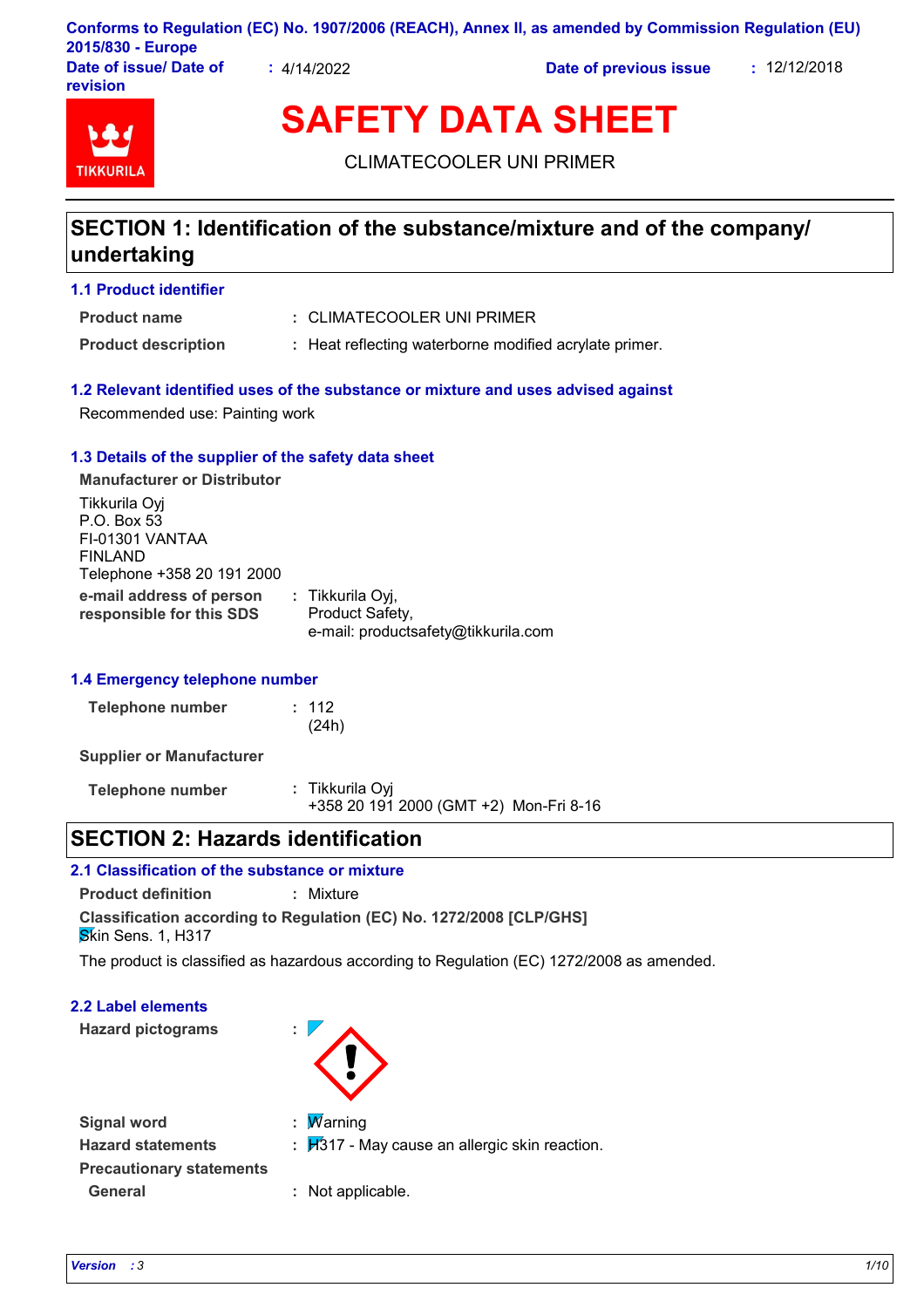| Date of issue/Date of revision        | 14.04.2022 Date of previous issue                                                                                                                                                                                                                                                                                               | 12.12.2018. | <b>CLIMATECOOLER UNI PRIMER</b> |
|---------------------------------------|---------------------------------------------------------------------------------------------------------------------------------------------------------------------------------------------------------------------------------------------------------------------------------------------------------------------------------|-------------|---------------------------------|
| <b>Prevention</b>                     | $\therefore$ $\mathsf{P}280$ - Wear protective gloves.<br>P273 - Avoid release to the environment.<br>P284 - In case of inadequate ventilation wear respiratory protection.                                                                                                                                                     |             |                                 |
| <b>Response</b>                       | : $\overline{P}302$ + P352 - IF ON SKIN: Wash with plenty of soap and water.                                                                                                                                                                                                                                                    |             |                                 |
| <b>Storage</b>                        | : Not applicable.                                                                                                                                                                                                                                                                                                               |             |                                 |
| <b>Disposal</b>                       | : Not applicable.                                                                                                                                                                                                                                                                                                               |             |                                 |
| <b>Hazardous ingredients</b>          | $\div$ 2-octyl-2H-isothiazol-3-one (OIT)                                                                                                                                                                                                                                                                                        |             |                                 |
| <b>Supplemental label</b><br>elements | : Marning! Hazardous respirable droplets may be formed when sprayed. Do not<br>breathe spray or mist.<br>Contains small amounts of sensitizing substances: 1,2-benzisothiazol-3(2H)-one<br>(BIT), reaction mass of 5-chloro-2-methyl-2H-isothiazol-3-one and 2-methyl-2H-<br>isothiazol-3-one $(3:1)$ $(C(M)$ IT/MIT $(3:1)$ ). |             |                                 |
|                                       |                                                                                                                                                                                                                                                                                                                                 |             |                                 |

**Treated articles**

This product contains a biocidal product for the preservation of the product during storage. Contains BIT, C(M)IT/MIT (3:1).

## **2.3 Other hazards**

**Other hazards which do : not result in classification** : None known.

# **SECTION 3: Composition/information on ingredients**

| <b>3.2 Mixtures</b>                          | Mixture<br>÷.                                                                                                                                                                                                                            |               |                                                                                                                                                                                                                      |              |
|----------------------------------------------|------------------------------------------------------------------------------------------------------------------------------------------------------------------------------------------------------------------------------------------|---------------|----------------------------------------------------------------------------------------------------------------------------------------------------------------------------------------------------------------------|--------------|
|                                              |                                                                                                                                                                                                                                          |               | <b>Classification</b>                                                                                                                                                                                                |              |
| <b>Product/ingredient</b><br>name            | <b>Identifiers</b>                                                                                                                                                                                                                       | $\frac{9}{6}$ | <b>Regulation (EC) No.</b><br>1272/2008 [CLP]                                                                                                                                                                        | <b>Notes</b> |
| $2(2$ -butoxyethoxy)ethanol                  | REACH #: 01-2119475104-44<br>EC: 203-961-6<br>CAS: 112-34-5<br>Index: 603-096-00-8                                                                                                                                                       | $\leq$ 3      | Eye Irrit. 2, H319                                                                                                                                                                                                   |              |
| propylidynetrimethanol                       | EC: 201-074-9<br>CAS: 77-99-6                                                                                                                                                                                                            | $≤0.3$        | Repr. 2, H361fd                                                                                                                                                                                                      |              |
| bronopol                                     | REACH #: 01-2119980938-15<br>≤ $0.035$<br>Acute Tox. 4, H302<br>Acute Tox. 4, H312<br>EC: 200-143-0<br>CAS: 52-51-7<br>Skin Irrit. 2, H315<br>Index: 603-085-00-8<br>Eye Dam. 1, H318<br>STOT SE 3, H335<br>Aquatic Acute 1, H400 (M=10) |               |                                                                                                                                                                                                                      |              |
| terbutryn                                    | EC: 212-950-5<br>CAS: 886-50-0                                                                                                                                                                                                           | ≤0.033        | Acute Tox. 4, H302<br>Skin Sens. 1, H317<br>Aquatic Acute 1, H400 (M=100)<br>Aquatic Chronic 1, H410 (M=100)                                                                                                         |              |
| 1,2-benzisothiazol-3(2H)-one (BIT)           | EC: 220-120-9<br>CAS: 2634-33-5                                                                                                                                                                                                          | < 0.05        | Acute Tox. 4, H302<br>Skin Irrit. 2, H315<br>Eye Dam. 1, H318<br>Skin Sens. 1, H317<br>Aquatic Acute 1, H400 (M=1)<br>Aquatic Chronic 2, H411                                                                        |              |
| 2,2'-dithiobis[N-methylbenzamide]<br>(DTBMA) | EC: 219-768-5<br>CAS: 2527-58-4                                                                                                                                                                                                          | ≤ $0.024$     | Skin Sens. 1, H317<br>Aquatic Acute 1, H400 (M=10)<br>Aquatic Chronic 1, H410 (M=1)                                                                                                                                  |              |
| 2-octyl-2H-isothiazol-3-one (OIT)            | EC: 247-761-7<br>CAS: 26530-20-1<br>Index: 613-112-00-5                                                                                                                                                                                  | ≤0.019        | Acute Tox. 3, H301<br>Acute Tox. 3. H311<br>Acute Tox. 2, H330<br>Skin Corr. 1, H314<br>Eye Dam. 1, H318<br>Skin Sens. 1A, H317<br>Aquatic Acute 1, H400 (M=100)<br>Aquatic Chronic 1, H410 (M=100)<br><b>EUH071</b> |              |
| zinc pyrithione                              | REACH #: 01-2119511196-46<br>EC: 236-671-3<br>CAS: 13463-41-7<br>Index: 613-333-00-7                                                                                                                                                     | ≤0.019        | Acute Tox. 3, H301<br>Acute Tox. 2, H330<br>Eye Dam. 1, H318<br>Repr. 1B, H360D                                                                                                                                      |              |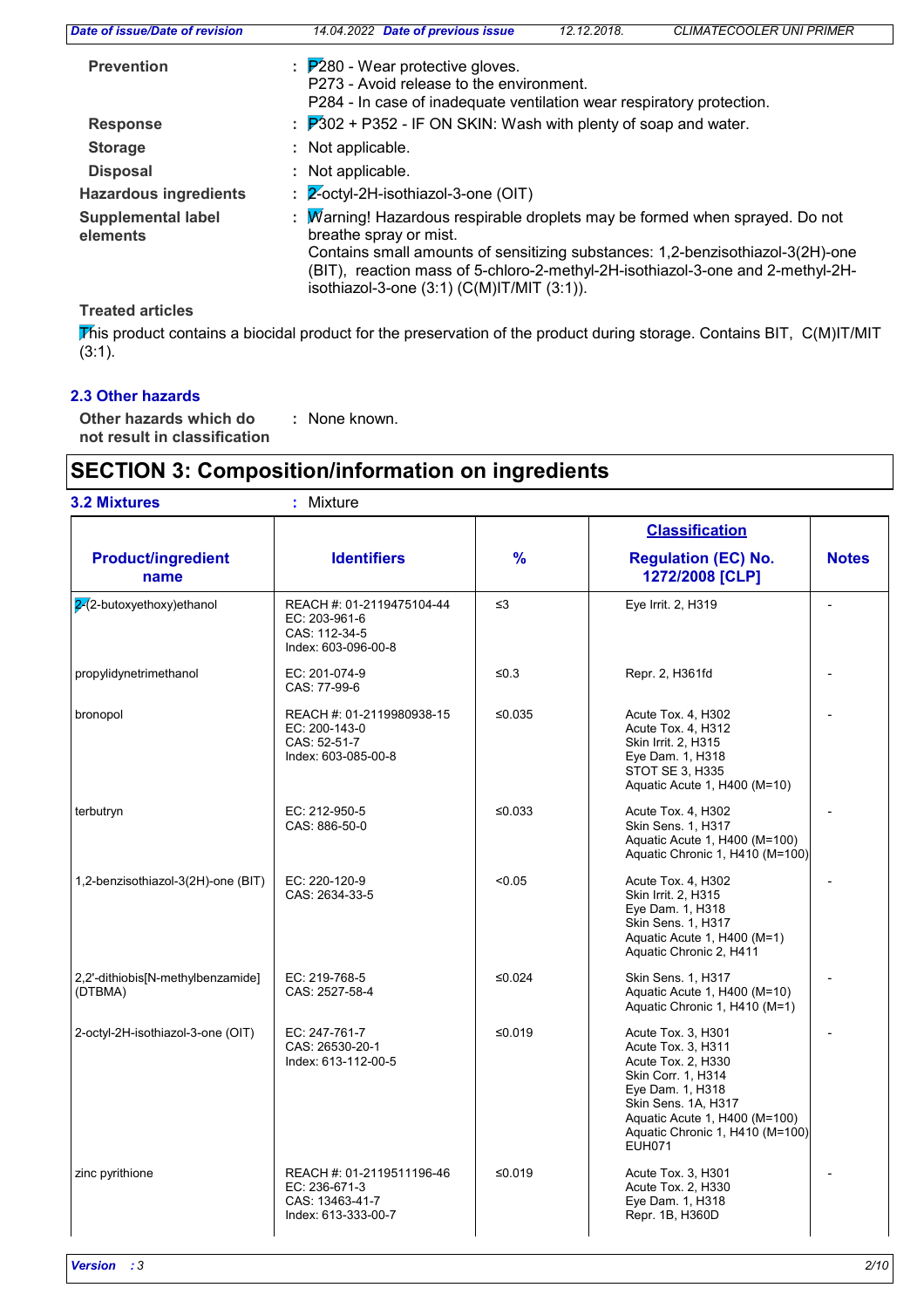| Date of issue/Date of revision                                                                                               | 14.04.2022 Date of previous issue      |         | 12.12.2018.<br><b>CLIMATECOOLER UNI PRIMER</b>                                                                                                                                                                                                           |
|------------------------------------------------------------------------------------------------------------------------------|----------------------------------------|---------|----------------------------------------------------------------------------------------------------------------------------------------------------------------------------------------------------------------------------------------------------------|
| reaction mass of 5-chloro-2-methyl-<br>2H-isothiazol-3-one and 2-methyl-<br>2H-isothiazol-3-one (3:1) (C(M)IT/<br>MIT (3:1)) | CAS: 55965-84-9<br>Index: 613-167-00-5 | < 0.001 | STOT RE 1, H372<br>Aquatic Acute 1, H400 (M=1000)<br>Aquatic Chronic 1, H410 (M=10)<br>Acute Tox. 3, H301<br>Acute Tox. 2, H310<br>Acute Tox. 2, H330<br>Skin Corr. 1C, H314<br>Eye Dam. 1, H318<br>Skin Sens. 1A, H317<br>Aquatic Acute 1, H400 (M=100) |
|                                                                                                                              |                                        |         | Aquatic Chronic 1, H410 (M=100)<br>EUH071<br>See Section 16 for the full<br>text of the H statements<br>declared above.                                                                                                                                  |

There are no additional ingredients present which, within the current knowledge of the supplier, are classified and contribute to the classification of the substance and hence require reporting in this section.

There are no additional ingredients present which, within the current knowledge of the supplier and in the concentrations applicable, are classified as hazardous to health or the environment, are PBTs or vPvBs or have been assigned a workplace exposure limit and hence require reporting in this section.

Occupational exposure limits, if available, are listed in Section 8.

Notes, if applicable, refer to Notes given in Annex VI of 1272/2008/EC.

## **SECTION 4: First aid measures**

## **4.1 Description of first aid measures**

| General             | : In all cases of doubt, or when symptoms persist, seek medical attention. Show this<br>safety data sheet or label to the doctor if possible.                                                                                                                   |
|---------------------|-----------------------------------------------------------------------------------------------------------------------------------------------------------------------------------------------------------------------------------------------------------------|
| Eye contact         | : Check for and remove any contact lenses. Immediately flush eyes with plenty of<br>lukewarm water, keeping eyelids open. Continue to rinse for at least 15 minutes.<br>Get medical attention if symptoms occur.                                                |
| <b>Inhalation</b>   | $\therefore$ Remove to fresh air. Keep person warm and at rest.                                                                                                                                                                                                 |
| <b>Skin contact</b> | <b>Remove contaminated clothing and shoes. Wash skin thoroughly with soap and</b><br>water or use recognized skin cleanser. Do NOT use solvents or thinners. Get<br>medical attention if symptoms occur.                                                        |
| Ingestion           | : $\mathbb F$ accidentally swallowed rinse the mouth with plenty of water (only if the person is<br>conscious) and obtain immediate medical attention. Remove to fresh air and keep<br>at rest in a position comfortable for breathing. Do NOT induce vomiting. |

## **4.2 Most important symptoms and effects, both acute and delayed**

**May cause an allergic skin reaction.** 

See Section 11 for more detailed information on health effects and symptoms.

## **4.3 Indication of any immediate medical attention and special treatment needed**

None.

# **SECTION 5: Firefighting measures**

| 5.1 Extinguishing media           |                                                                                                                                                        |
|-----------------------------------|--------------------------------------------------------------------------------------------------------------------------------------------------------|
| Suitable extinguishing<br>media   | : Use an extinguishing agent suitable for the surrounding fire. Recommended:<br>Alcohol resistant foam, CO <sub>2</sub> , powders or water spray/mist. |
| Unsuitable extinguishing<br>media | : Do not use a direct water jet that could spread the fire.                                                                                            |

## **5.2 Special hazards arising from the substance or mixture**

| <b>Hazards from the</b><br>substance or mixture | : This product is not classified as flammable. Fire will produce dense black smoke.<br>Exposure to decomposition products may cause a health hazard.          |
|-------------------------------------------------|---------------------------------------------------------------------------------------------------------------------------------------------------------------|
| <b>Hazardous combustion</b><br>products         | : When exposed to high temperatures, hazardous decomposition products may be<br>produced, such as carbon monoxide and dioxide, smoke, oxides of nitrogen etc. |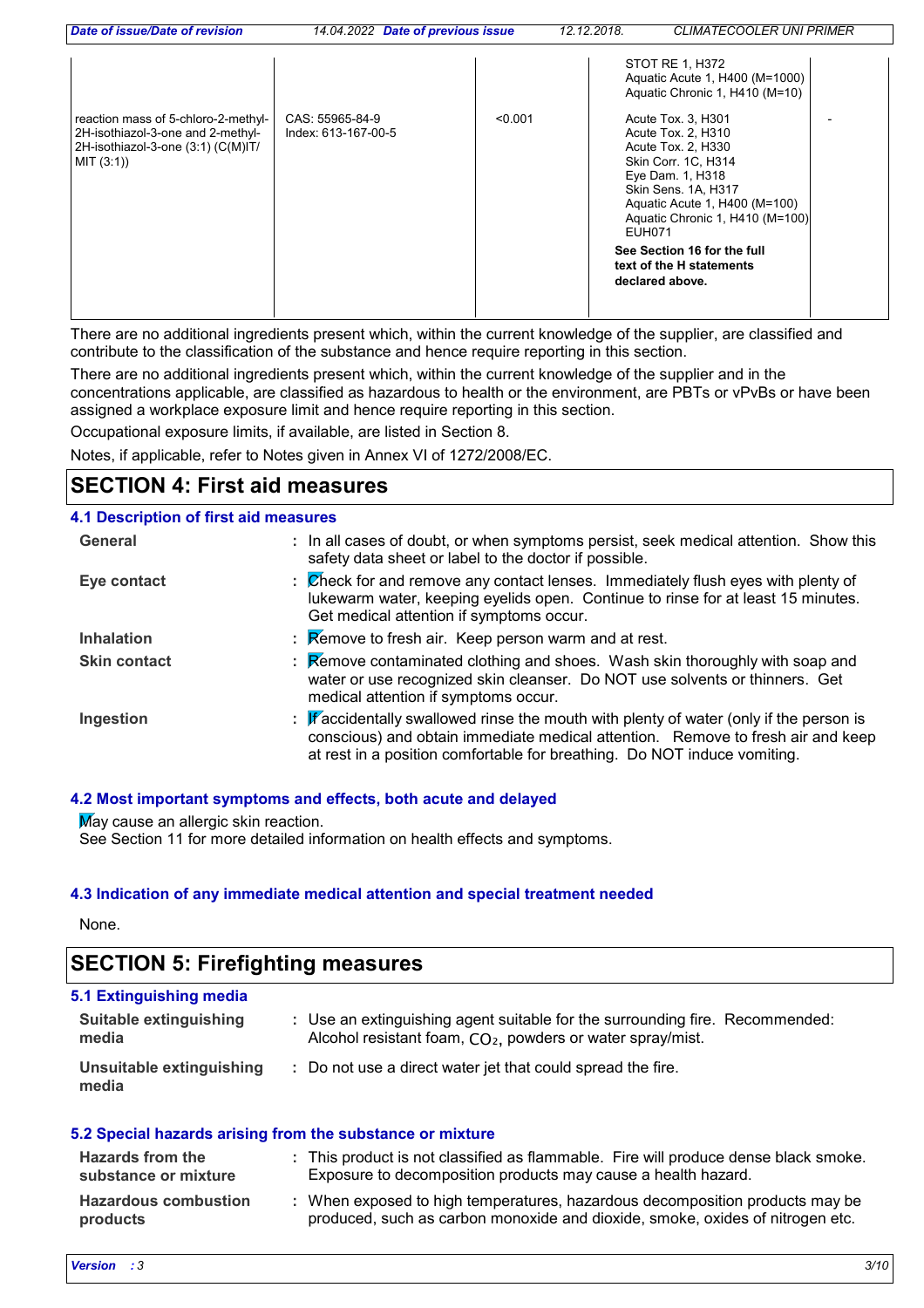*Date of issue/Date of revision 14.04.2022 Date of previous issue 12.12.2018. CLIMATECOOLER UNI PRIMER*

| <b>5.3 Advice for firefighters</b>                       |                                                                                                                                                                             |
|----------------------------------------------------------|-----------------------------------------------------------------------------------------------------------------------------------------------------------------------------|
| <b>Special protective actions</b><br>for fire-fighters   | Use water spray to keep fire-exposed containers cool. Do not release runoff from<br>fire to drains or watercourses.                                                         |
| <b>Special protective</b><br>equipment for fire-fighters | : Fire-fighters should wear appropriate protective equipment and self-contained<br>breathing apparatus (SCBA) with a full face-piece operated in positive pressure<br>mode. |

# **SECTION 6: Accidental release measures**

| <b>6.1 Personal precautions,</b><br>protective equipment and<br>emergency procedures | : Provide adequate ventilation. Avoid breathing vapor or mist. Avoid direct skin<br>contact with product. See Section 8 for information on appropriate personal<br>protective equipment.                                                                                 |
|--------------------------------------------------------------------------------------|--------------------------------------------------------------------------------------------------------------------------------------------------------------------------------------------------------------------------------------------------------------------------|
| <b>6.2 Environmental</b><br>precautions                                              | : Do not allow to enter drains, water courses or soil.                                                                                                                                                                                                                   |
| 6.3 Methods and materials<br>for containment and<br>cleaning up                      | : Contain and collect spillage with non-combustible, absorbent material e.g. sand,<br>earth, vermiculite or diatomaceous earth and place in container for disposal<br>according to local regulations. Preferably clean with water or detergent. Avoid using<br>solvents. |
| 6.4 Reference to other<br>sections                                                   | : See Section 1 for emergency contact information.<br>See Section 13 for additional waste treatment information.                                                                                                                                                         |

# **SECTION 7: Handling and storage**

| <b>7.1 Precautions for safe</b><br>handling                                          | : Skin contact with the product and exposure to spray mist and vapor should be<br>avoided. Avoid contact with skin and eyes. Avoid inhalation of dust from sanding.<br>See Section 8 for information on appropriate personal protective equipment. Eating,<br>drinking and smoking should be prohibited in areas where this material is handled<br>and stored. Wash hands before breaks and immediately after handling the product.                    |
|--------------------------------------------------------------------------------------|--------------------------------------------------------------------------------------------------------------------------------------------------------------------------------------------------------------------------------------------------------------------------------------------------------------------------------------------------------------------------------------------------------------------------------------------------------|
| <b>7.2 Conditions for safe</b><br>storage, including any<br><b>incompatibilities</b> | : Store away from direct sunlight in a dry, cool and well-ventilated area, away from<br>incompatible materials (see Section 10). Keep container tightly closed. Containers<br>that have been opened must be carefully resealed and kept upright to prevent<br>leakage. Do not store in unlabeled containers. Recommended storage temperature<br>is $+5^{\circ}$ C $+25^{\circ}$ C. Do not allow to freeze. Store in accordance with local regulations. |
| 7.3 Specific end use(s)                                                              | : None.                                                                                                                                                                                                                                                                                                                                                                                                                                                |

# **SECTION 8: Exposure controls/personal protection**

## **8.1 Control parameters**

## **Occupational exposure limits**

| <b>Product/ingredient name</b>                    |                       | <b>Exposure limit values</b>                                                                                                                                                                                                                                 |  |  |
|---------------------------------------------------|-----------------------|--------------------------------------------------------------------------------------------------------------------------------------------------------------------------------------------------------------------------------------------------------------|--|--|
| $\sqrt{2}$ -butoxyethoxy)ethanol                  |                       | EU OEL (Europe, 10/2019). Notes: list of indicative<br>occupational exposure limit values<br>TWA: $67.5$ mg/m <sup>3</sup> 8 hours.<br>TWA: 10 ppm 8 hours.<br>STEL: 101.2 mg/m <sup>3</sup> 15 minutes.<br>STEL: 15 ppm 15 minutes.                         |  |  |
| <b>Recommended monitoring</b><br>÷.<br>procedures | protective equipment. | If this product contains ingredients with exposure limits, personal, workplace<br>atmosphere or biological monitoring may be required to determine the effectiveness<br>of the ventilation or other control measures and/or the necessity to use respiratory |  |  |
| <b>DNELs/DMELs</b>                                |                       |                                                                                                                                                                                                                                                              |  |  |
| No DNELs/DMELs available.                         |                       |                                                                                                                                                                                                                                                              |  |  |
| <b>PNECs</b>                                      |                       |                                                                                                                                                                                                                                                              |  |  |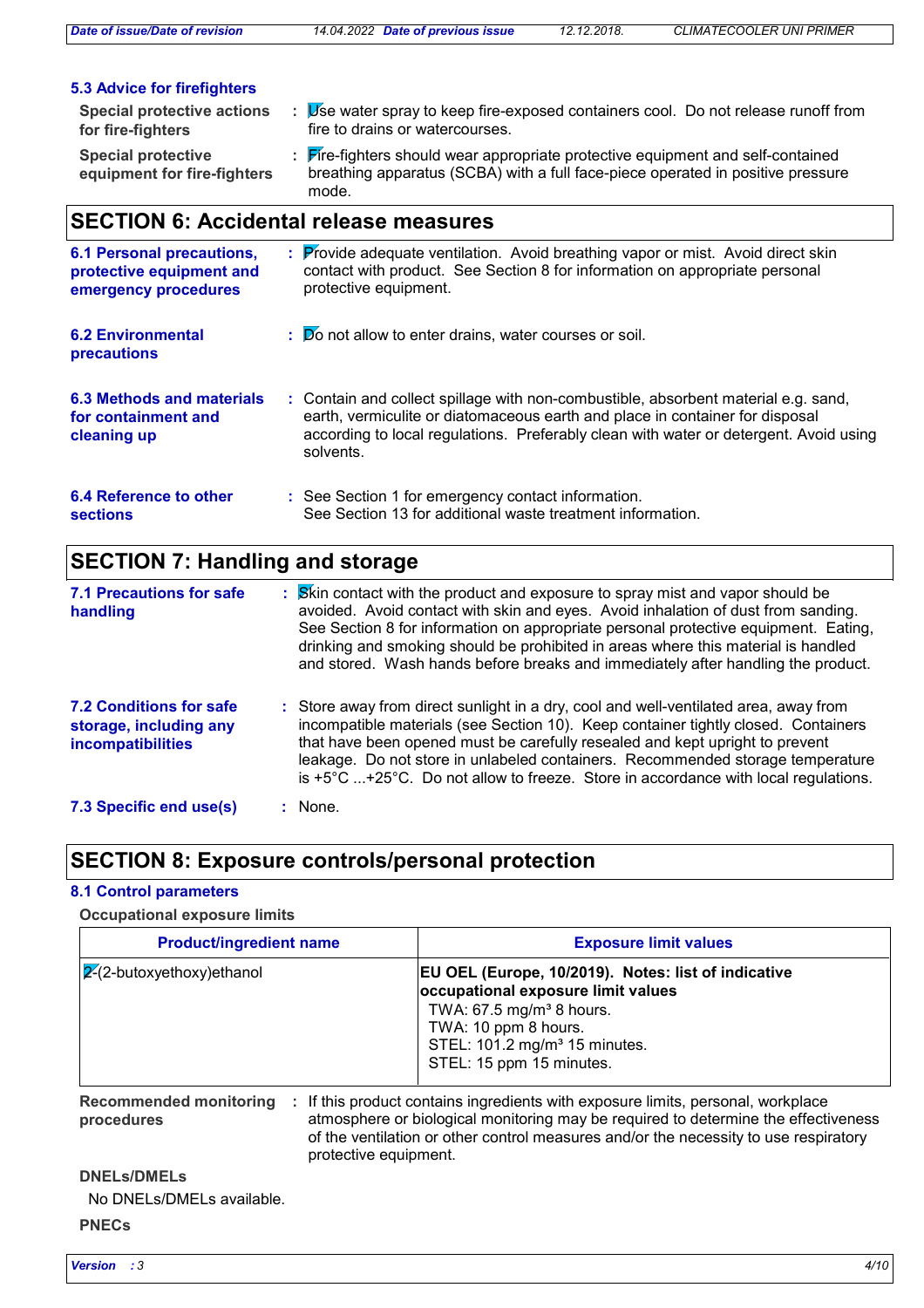No PNECs available.

## **8.2 Exposure controls**

### **Appropriate engineering controls**

Provide adequate ventilation. Where reasonably practicable, this should be achieved by the use of local exhaust ventilation and good general extraction. If these are not sufficient to maintain concentrations of particulates and solvent vapors below the OEL, suitable respiratory protection must be worn (see Personal protection). Comply with the health and safety at work laws.

### **Individual protection measures**

| <b>Eye/face protection</b>    | $\n  Use safety eyewear (EN166), especially during spray-application.$                                                                                                                                                                                                                                                                                                                                                                                                                                                                        |  |  |  |
|-------------------------------|-----------------------------------------------------------------------------------------------------------------------------------------------------------------------------------------------------------------------------------------------------------------------------------------------------------------------------------------------------------------------------------------------------------------------------------------------------------------------------------------------------------------------------------------------|--|--|--|
| <b>Hand protection</b>        | : Always wear approved protective gloves against chemicals. Gloves should be<br>replaced regularly and if there is any sign of damage to the glove material. The<br>instructions and information provided by the glove manufacturer on use, storage,<br>maintenance and replacement must be followed.<br>Recommended glove material (EN374):<br>> 8 hours (breakthrough time): nitrile rubber<br>Not recommended: PVA gloves                                                                                                                  |  |  |  |
| <b>Skin protection</b>        | : $\mathcal M$ ear suitable protective clothing.                                                                                                                                                                                                                                                                                                                                                                                                                                                                                              |  |  |  |
| <b>Respiratory protection</b> | : $\mathbf{F}$ ventilation during spray-application is inadequate, use respirators with<br>combination filter AP, gas/dust filter (EN405:2001). Wear a half mask or full face<br>respirator with gas and vapor filter A and dust filter P2 during sanding (EN140:1998,<br>EN405:2001). During continuous and long-term work the use of motor-driven or air-<br>fed respirators is recommended (EN12941:1998). Be sure to use an approved/<br>certified respirator or equivalent. Check that mask fits tightly and change filter<br>regularly. |  |  |  |

# **SECTION 9: Physical and chemical properties**

## **9.1 Information on basic physical and chemical properties**

|   | : Liquid.                                              |
|---|--------------------------------------------------------|
|   | White.                                                 |
|   | Mild.                                                  |
|   | Not relevant for the hazard assessment of the product. |
|   | $\overline{\gamma}$ to 9                               |
| ÷ | $0^{\circ}$ C (water)                                  |
|   | 100°C (water)                                          |
|   |                                                        |
|   | : >100 °C                                              |
|   | Not relevant due to the nature of the product.         |
|   | Not applicable. Product is a liquid.                   |
|   | : No flammable ingredients present.                    |
|   | : 3.2 kPa [room temperature] (water)                   |
|   | Not relevant for the hazard assessment of the product. |
|   | 1.2 $g/cm3$                                            |
|   | Miscible in water.                                     |
|   | Mot applicable.                                        |
|   | : Not relevant due to the nature of the product.       |
|   | Not relevant for the hazard assessment of the product. |
|   | Not relevant for the hazard assessment of the product. |
|   | No explosive ingredients present.                      |
|   | No oxidizing ingredients present.                      |
|   | Partition coefficient: n-octanol/:                     |

## **Particle characteristics**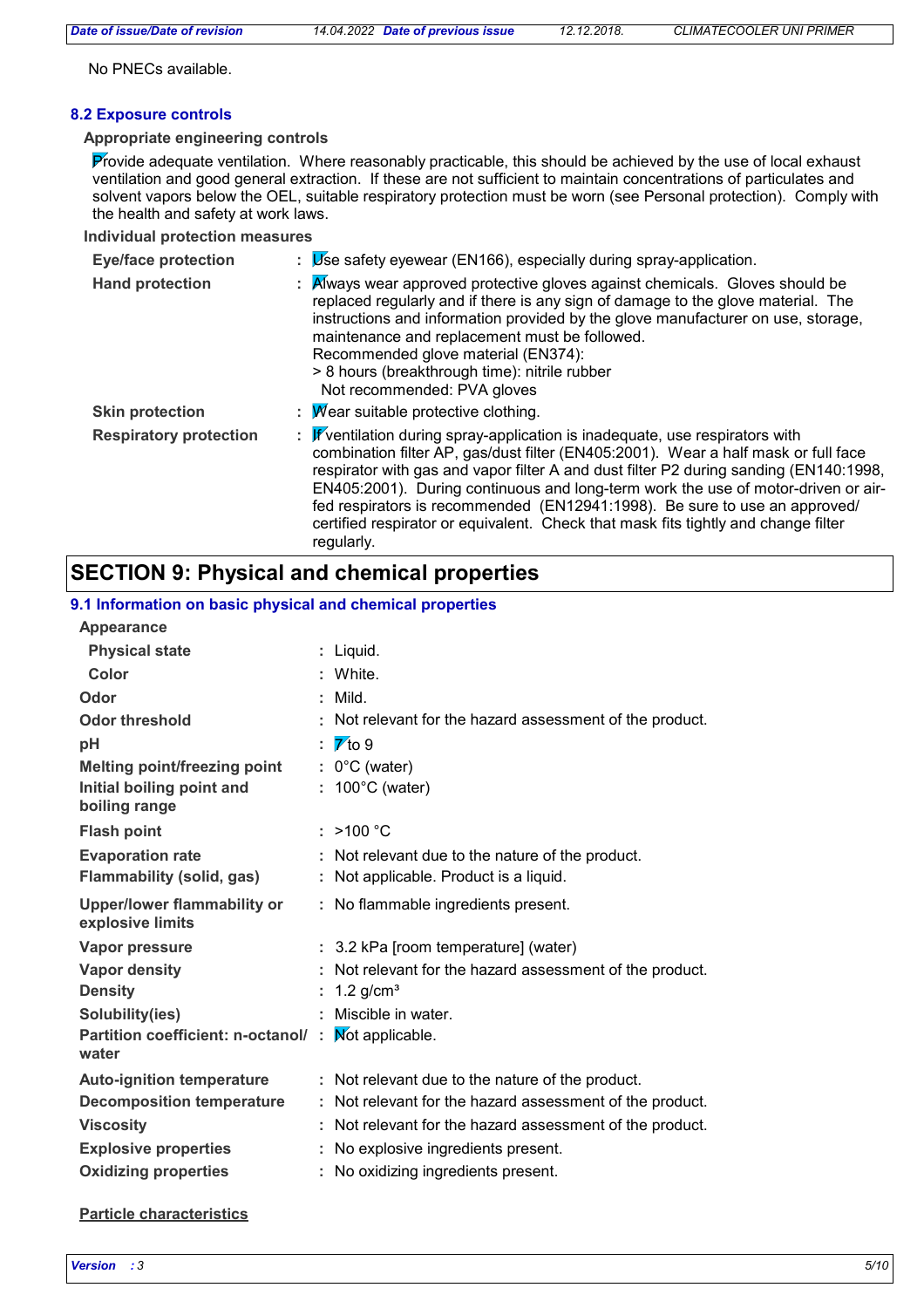*Date of issue/Date of revision 14.04.2022 Date of previous issue 12.12.2018. CLIMATECOOLER UNI PRIMER*

**Median particle size :** Not applicable. **9.2 Other information**

No additional information.

# **10.4 Conditions to avoid :** Avoid extreme heat and freezing. **10.2 Chemical stability** : Stable under recommended storage and handling conditions (see Section 7). : Keep away from the following materials to prevent strong exothermic reactions: oxidizing agents strong acids strong alkalis **10.5 Incompatible materials : 10.3 Possibility of hazardous reactions :** Under normal conditions of storage and use, hazardous reactions will not occur. **SECTION 10: Stability and reactivity 10.1 Reactivity :** See Section 10.5.

#### **10.6 Hazardous decomposition products** When exposed to high temperatures, hazardous decomposition products may be **:** produced, such as carbon monoxide and dioxide, smoke, oxides of nitrogen etc.

# **SECTION 11: Toxicological information**

## **11.1 Information on toxicological effects**

There is no testdata available on the product itself.

The product is classified as hazardous according to Regulation (EC) 1272/2008 as amended.

Long term exposure to spray mist may produce respiratory tract irritation. Prolonged or repeated contact can defat the skin and lead to irritation, cracking and/or dermatitis.

## **Acute toxicity**

| <b>Product/ingredient name</b> | <b>Result</b>                              | <b>Species</b> | <b>Dose</b> | <b>Exposure</b> |
|--------------------------------|--------------------------------------------|----------------|-------------|-----------------|
| <b>Z</b> inc pyrithione        | LC50 Inhalation Dusts and<br>mists         | Rat            | $2.4$ mg/l  | hours           |
|                                | <b>LC50 Inhalation Dusts and</b><br>Imists | Rat            | $0.61$ mg/l | l 4 hours       |

Not classified.

**Irritation/Corrosion**

Not classified.

**Sensitization**

May cause an allergic skin reaction.

The product contains sensitizing substances mentioned in sections 2 and 3.

**Mutagenicity**

Not classified.

**Carcinogenicity**

Not classified.

**Reproductive toxicity**

Not classified.

**Teratogenicity**

Not classified.

**Specific target organ toxicity (single exposure)**

Not classified.

**Specific target organ toxicity (repeated exposure)**

Not classified.

**Aspiration hazard**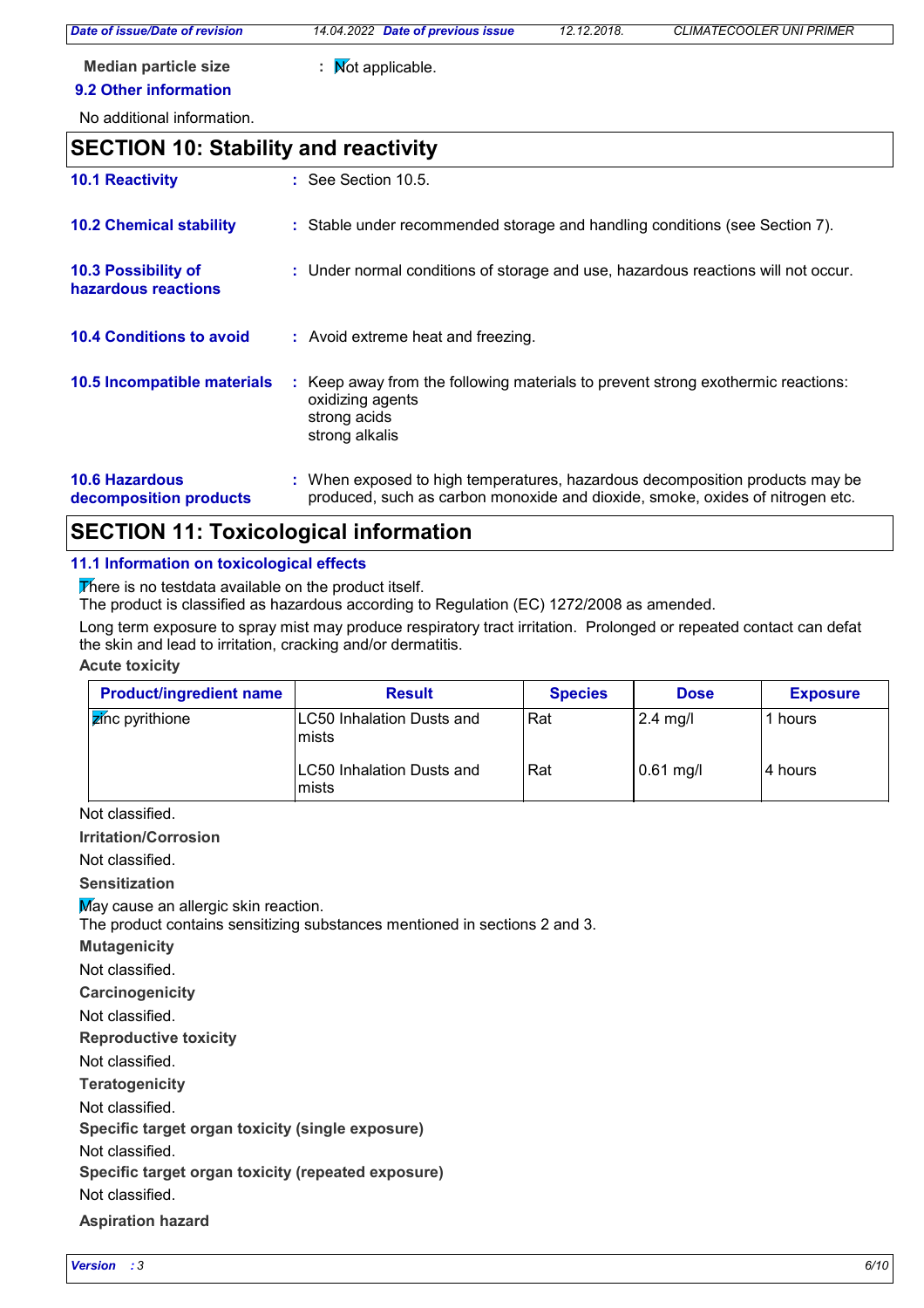Not classified.

# **SECTION 12: Ecological information**

Ecological testing has not been conducted on this product.

The product has been classified according to point 4.1.3.4. (Classification of mixtures when toxicity data are not available for the complete mixture: bridging principles) of Regulation (EC) 1272/2008 as amended. The product is not classified as environmentally hazardous.

Do not allow to enter drains, water courses or soil.

## **12.1 Toxicity**

| <b>Product/ingredient name</b>                | <b>Result</b>              | <b>Species</b>                             | <b>Exposure</b> |
|-----------------------------------------------|----------------------------|--------------------------------------------|-----------------|
| <b>Substantially similar mixtures</b>         | EC50 >10 mg/l              | Algae - Pseudokirchneriella                | 72 hours        |
|                                               | NOEC >1 mg/l               | Algae - Pseudokirchneriella                | 72 minutes      |
| bronopol                                      | Acute EC50 0.068 mg/l      | Algae - Anabaena flos aqua                 | 72 hours        |
| 1,2-benzisothiazol-3(2H)-<br>one (BIT)        | Acute EC50 0.36 mg/l       | Algae - Skeletonema costatum               | 72 hours        |
|                                               | Acute LC50 0.74 mg/l       | Fish                                       | 96 hours        |
| 2,2'-dithiobis[N-<br>methylbenzamide] (DTBMA) | Acute EC50 0.401 mg/l      | Algae - Pseudokirchneriella<br>subcapitata | 72 hours        |
|                                               | Acute EC50 0.0289 mg/l     | Daphnia                                    | 48 hours        |
|                                               | Acute LC50 0.8567 mg/l     | Fish - Onchorhynchus mykiss                | 96 hours        |
| 2-octyl-2H-isothiazol-3-one<br>(OIT)          | Acute EC50 0.00129 mg/l    | Algae - Navicula pelliculosa               | 48 hours        |
|                                               | Acute EC50 0.013 mg/l      | Crustaceans - Crassostrea<br>virginica     | 96 hours        |
|                                               | Acute LC50 0.047 mg/l      | Fish - Oncorhynchus mykiss                 | 96 hours        |
|                                               | Chronic EC10 0.000224 mg/l | Algae - Navicula pelliculosa               | 48 hours        |
|                                               | Chronic NOEC 0.003 mg/l    | Daphnia - Daphnia magna                    | 21 days         |
|                                               | Chronic NOEC 0.0085 mg/l   | Fish - Pimephales promelas                 | 35 days         |
| zinc pyrithione                               | Acute EC50 0.0006 mg/l     | Algae - Skeletonema costatum               | 48 hours        |
|                                               | Acute LC50 0.0063 mg/l     | Crustaceans - Americamysis<br>bahia        | 96 hours        |
|                                               | Acute LC50 0.0026 mg/l     | Fish - Pimephales promelas                 | 96 hours        |
|                                               | Chronic EC10 0.00068 mg/l  | Algae - Skeletonema costatum               | 72 hours        |
|                                               | Chronic NOEC 0.0021 mg/l   | Daphnia - Daphnia magna                    | 21 days         |
|                                               | Chronic NOEC 0.00122 mg/l  | Fish - Pimephales promelas                 | 32 days         |

## **12.2 Persistence and degradability**

| <b>Product/ingredient name</b>     | Test | <b>Result</b>  | <b>Dose</b> | <b>Inoculum</b> |
|------------------------------------|------|----------------|-------------|-----------------|
| $\sqrt{2}$ -2-butoxyethoxy)ethanol |      | 92 % - 28 days |             |                 |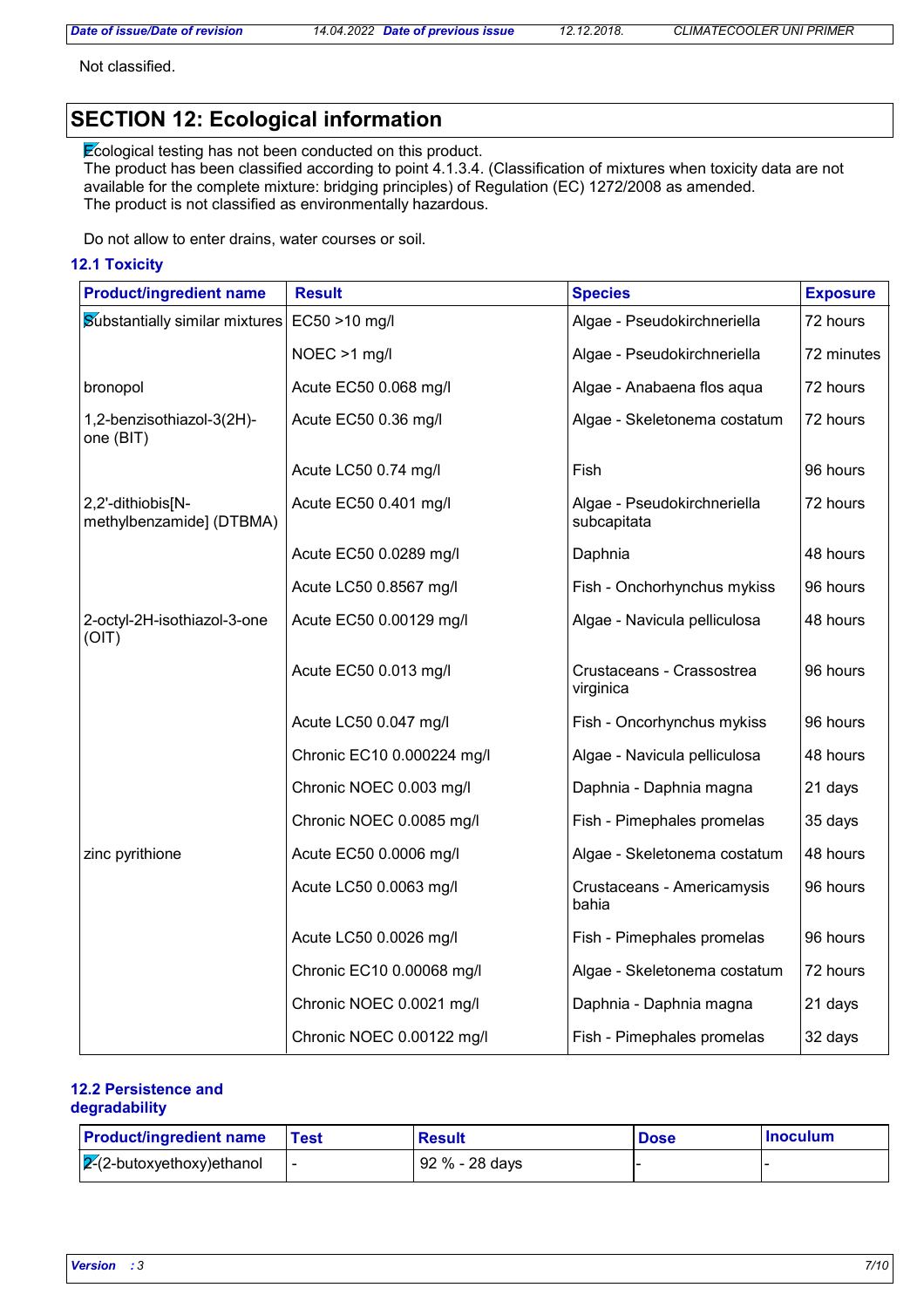*Date of issue/Date of revision 14.04.2022 Date of previous issue 12.12.2018. CLIMATECOOLER UNI PRIMER*

| <b>Product/ingredient name</b>                                                                                                       | <b>Aquatic half-life</b> | <b>Photolysis</b> | <b>Biodegradability</b> |
|--------------------------------------------------------------------------------------------------------------------------------------|--------------------------|-------------------|-------------------------|
| reaction mass of 5-chloro-<br>2-methyl-2H-isothiazol-<br>3-one and 2-methyl-2H-<br>isothiazol-3-one $(3:1)$ $(C(M))$<br>IT/MIT (3:1) |                          |                   | Readily                 |
| zinc pyrithione                                                                                                                      |                          |                   | Not readily             |
| 2-octyl-2H-isothiazol-3-one<br>(OIT)                                                                                                 |                          |                   | Not readily             |
| 2-(2-butoxyethoxy) ethanol                                                                                                           |                          |                   | Readily                 |

## **12.3 Bioaccumulative potential**

| <b>Product/ingredient name</b>       | $LogP_{ow}$ | <b>Bioconcentration factor</b><br>[BCF] | <b>Potential</b> |
|--------------------------------------|-------------|-----------------------------------------|------------------|
| zinc pyrithione                      | 0.9         | 11                                      | low              |
| 2-octyl-2H-isothiazol-3-one<br>(OIT) | 2.45        |                                         | low              |
| terbutryn                            | 3.74        |                                         | low              |
| bronopol                             | 0.18        |                                         | low              |
| propylidynetrimethanol               | $-0.47$     | $<$ 1                                   | low              |
| 2-(2-butoxyethoxy)ethanol            | 1           | $3$                                     | low              |

## **12.4 Mobility in soil**

| Soil/water partition   | : Not available. |
|------------------------|------------------|
| coefficient $(K_{oc})$ |                  |
| <b>Mobility</b>        | : Not available. |

## **12.5 Results of PBT and vPvB assessment**

This mixture does not contain any substances that are assessed to be a PBT or a vPvB.

#### **12.6 Other adverse effects :**

## **SECTION 13: Disposal considerations**

## **13.1 Waste treatment methods**

## **Product**

**Methods of disposal :**

Gather residues into waste containers. Liquid residue and cleaning liquids are hazardous waste and must not be emptied into drains or sewage system, but handled in accordance with national regulations. Product residues should be left at special companies which have permission for gathering this kind of wastes.

**European waste catalogue (EWC)**

| Waste code         | <b>Waste designation</b>                                                          |  |  |  |
|--------------------|-----------------------------------------------------------------------------------|--|--|--|
| $\sqrt{08}$ 01 11* | waste paint and varnish containing organic solvents or other hazardous substances |  |  |  |
| $ 080112\rangle$   | waste paint and varnish other than those mentioned in 08 01 11                    |  |  |  |

If this product is mixed with other wastes, the original waste product code may no longer apply and the appropriate code should be assigned. For further information, contact your local waste authority.

## **Packaging**

**Methods of disposal :** Empty packaging should be recycled or disposed of in accordance with national regulations.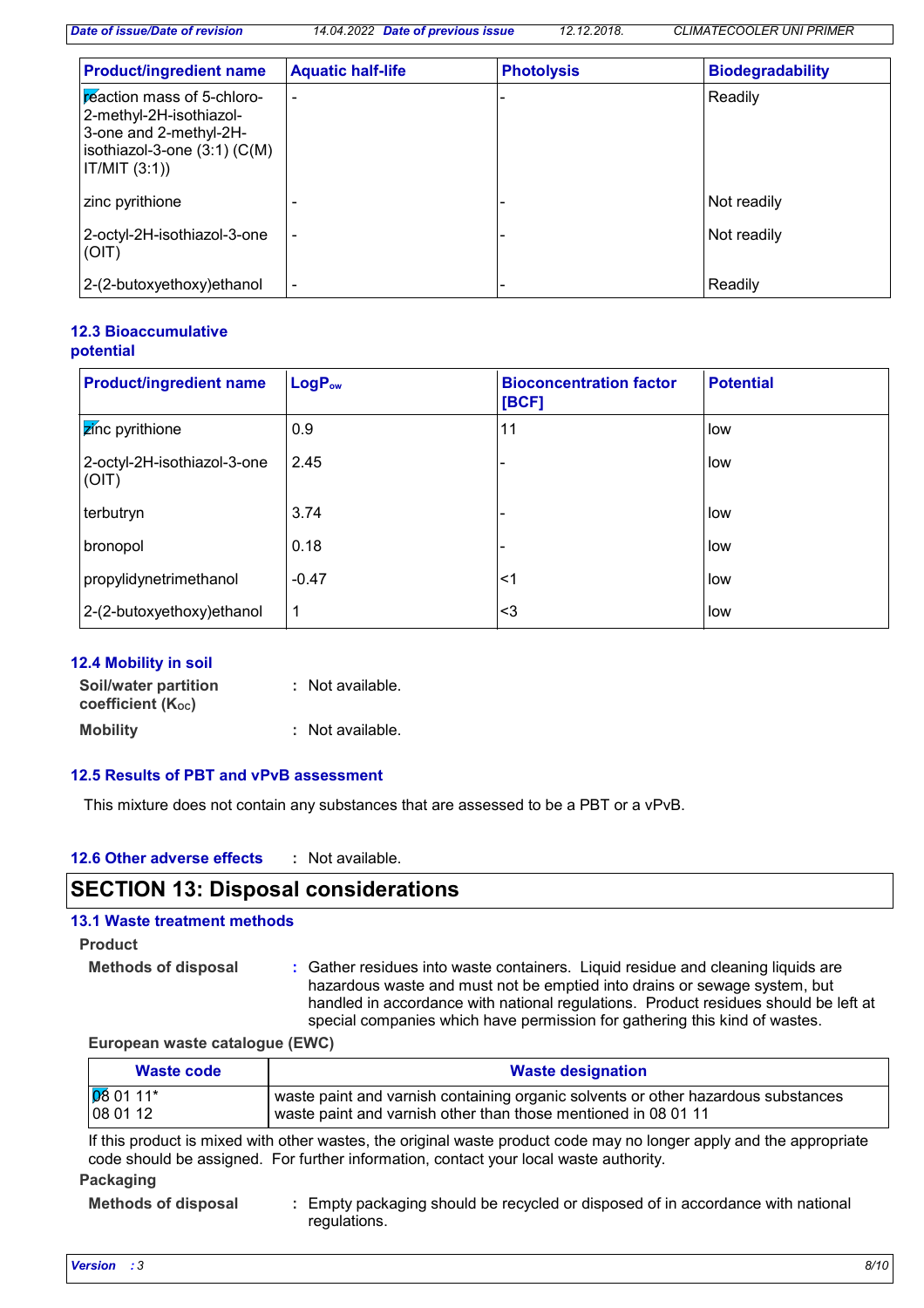**Special precautions :** No additional information.

## **SECTION 14: Transport information**

This product is not regulated for carriage according to ADR/RID, IMDG, IATA.

|                                                | <b>ADR/RID</b> | <b>IMDG</b>    | <b>IATA</b>    |
|------------------------------------------------|----------------|----------------|----------------|
| 14.1 UN number                                 | Not regulated. | Not regulated. | Not regulated. |
| 14.2 UN proper<br>shipping name                |                | $\blacksquare$ |                |
| <b>14.3 Transport</b><br>hazard class(es)      |                | ۰              |                |
| 14.4 Packing<br>group                          |                | -              |                |
| 14.5<br><b>Environmental</b><br><b>hazards</b> | No.            | No.            | No.            |

### **Additional information**

**IATA** : The environmentally hazardous substance mark may appear if required by other transportation regulations.

**user**

- **14.6 Special precautions for Transport within user's premises:** always transport in closed containers that are **:** upright and secure. Ensure that persons transporting the product know what to do in the event of an accident or spillage.
- **14.7 Transport in bulk according to IMO instruments**

## **SECTION 15: Regulatory information**

**15.1 Safety, health and environmental regulations/legislation specific for the substance or mixture**

**Other EU regulations EU Regulation (EC) No. 1907/2006 (REACH)**

**Europe inventory :** Not determined. **Persistent Organic Pollutants** Not listed.

| <b>15.2 Chemical Safety</b> | : This product contains substances for which Chemical Safety Assessments are still |
|-----------------------------|------------------------------------------------------------------------------------|
| <b>Assessment</b>           | required.                                                                          |

## **SECTION 16: Other information**

 $\nabla$  Indicates information that has changed from previously issued version.

**:** Not available.

| <b>Abbreviations and</b> | $\therefore$ ATE = Acute Toxicity Estimate                                    |
|--------------------------|-------------------------------------------------------------------------------|
| acronyms                 | CLP = Classification, Labelling and Packaging Regulation [Regulation (EC) No. |
|                          | 1272/2008]                                                                    |
|                          | <b>DMEL = Derived Minimal Effect Level</b>                                    |
|                          | DNEL = Derived No Effect Level                                                |
|                          | EUH statement = CLP-specific Hazard statement                                 |
|                          | PBT = Persistent, Bioaccumulative and Toxic                                   |
|                          | PNEC = Predicted No Effect Concentration                                      |
|                          | <b>RRN = REACH Registration Number</b>                                        |
|                          | vPvB = Very Persistent and Very Bioaccumulative                               |